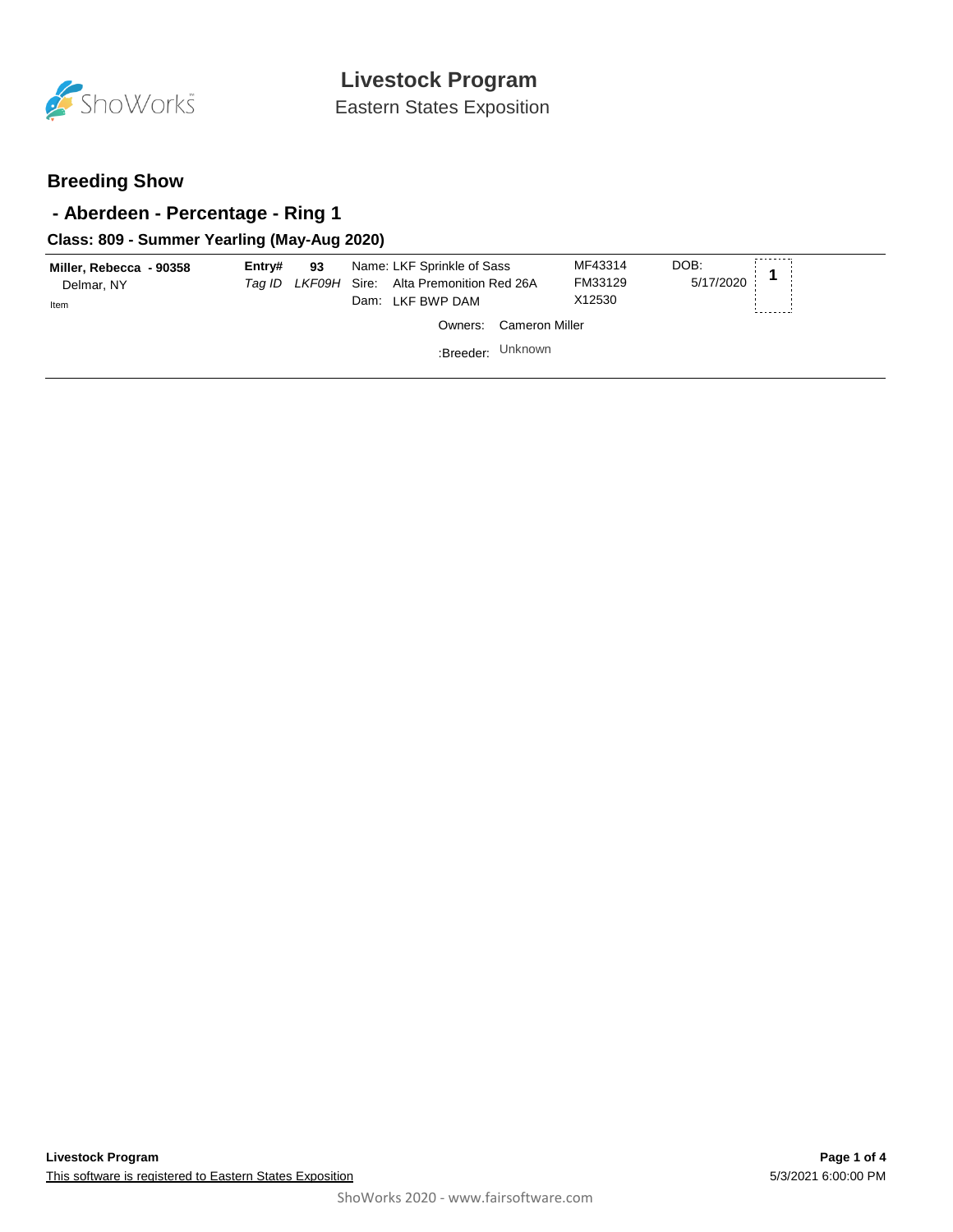

# **Livestock Program**

Eastern States Exposition

### **Class: 812 - Spring Yearling (Mar-Apr 2020)**

| Wilson, Greg - 90387<br>Bucksport, ME<br>Item  | Entry#<br>Tag ID | 242<br>ILC6H | Name: ILC Hope 6H<br>Sire:<br>Duff Mercy Me 459<br><b>ILC Simone</b><br>Dam: |                 | MF43107<br>AM28474<br>MF34591 | DOB:<br>4/1/2020  | <b>Grand Champi</b> |
|------------------------------------------------|------------------|--------------|------------------------------------------------------------------------------|-----------------|-------------------------------|-------------------|---------------------|
|                                                |                  |              | Owners:                                                                      | Lily Brown      |                               | Int Champ         |                     |
|                                                |                  |              | :Breeder:                                                                    | Idaho Livestock |                               |                   |                     |
| Pride, Lauren - 90283<br>Limington, ME<br>Item | Entry#<br>Tag ID | 134          | Name: PFF Eve<br>Lowrider<br>Sire:<br><b>TNG Gracie</b><br>Dam:              |                 | MM44110<br>XM14142<br>XF16165 | DOB:<br>3/24/2020 | 2<br>Reserve Cham   |
|                                                |                  |              | Owners:                                                                      | Lauren Pride    |                               |                   | Res Int Champ       |
|                                                |                  |              | :Breeder:                                                                    | Lauren Pride    |                               |                   |                     |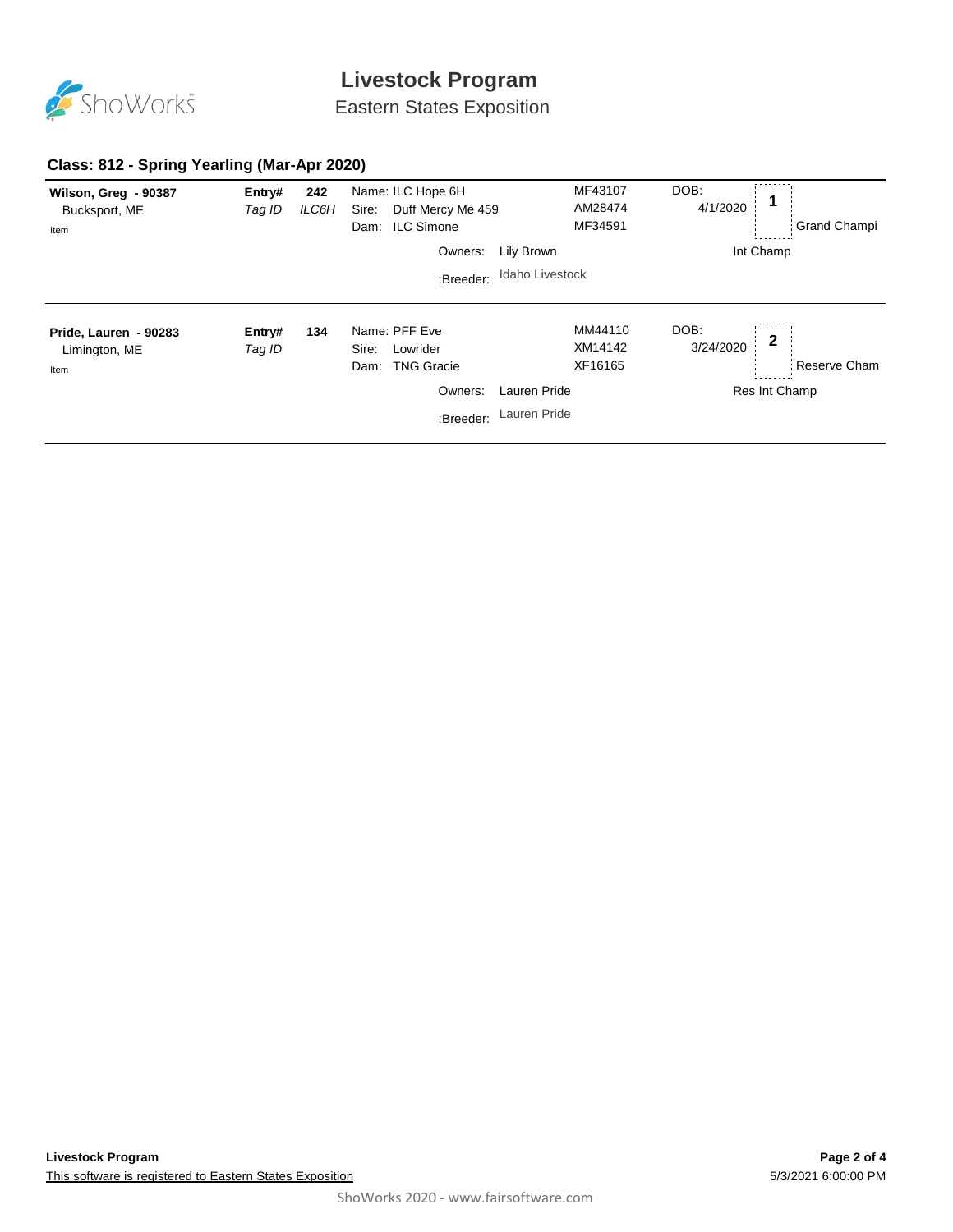

# **Livestock Program**

Eastern States Exposition

#### **Class: 815 - Jr Yearling (Jan-Feb 2020)**

| Wilson, Greg - 90387<br>Bucksport, ME<br>Item | Entrv# | 239 | Dam: | Name: BWD Miss Kitty<br>Tag ID BWD/4H Sire: Duff Trust Me 2525<br>DCS Cassidy 4C |                          | MF43892<br>AM22055<br>MF27284 | DOB:<br>1/20/2020 |              |
|-----------------------------------------------|--------|-----|------|----------------------------------------------------------------------------------|--------------------------|-------------------------------|-------------------|--------------|
|                                               |        |     |      |                                                                                  | Owners: Lily Brown       |                               |                   | Res Sr Champ |
|                                               |        |     |      |                                                                                  | :Breeder: Beechwood Farm |                               |                   |              |